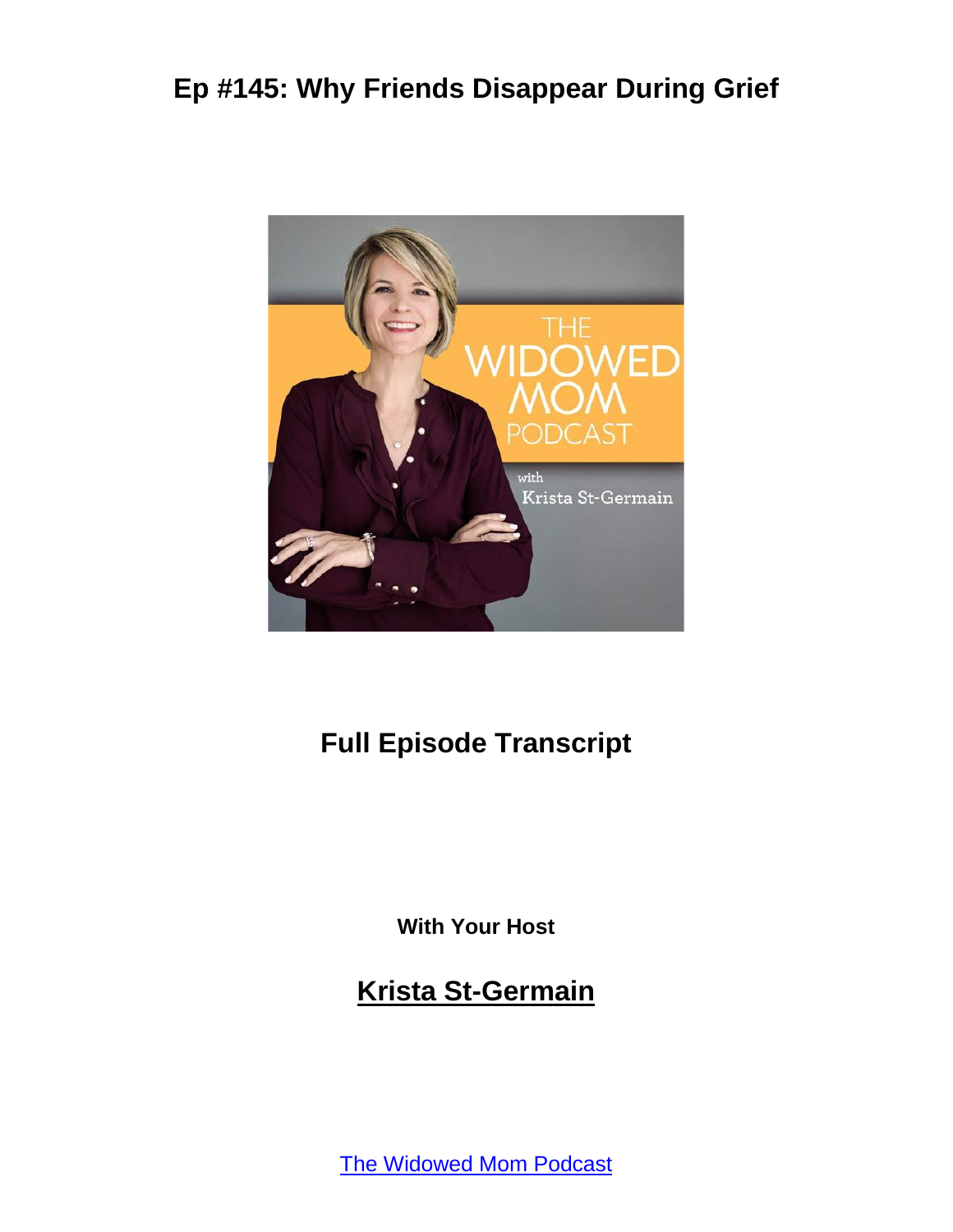Welcome to *The Widowed Mom Podcast*, episode 145, Why Friends Disappear During Grief.

Welcome to *The Widowed Mom Podcast,* the only podcast that offers a proven process to help you work through your grief, to grow, evolve, and create a future you can truly look forward to. Here's your host, Master Certified life coach, grief expert, widow, and mom, Krista St. Germain.

Hey there, welcome to another episode of the podcast, or maybe this is your first episode. It seems like we've had a lot of new listeners today. So, if this is your first episode, welcome. I am glad that you're here. I know I haven't done an introduction in a long time. So, I'll just take a second just to do one.

So, hi, I'm Krista, a Master Certified Life Coach, as the intro of the podcast probably already told you. I'm a widow, a mom, and I run a group coaching program called Mom Goes On. And I have been doing this work since 2018. I became a coach in 2017. My husband Hugo died in 2016, and he died rather unexpectedly. We were on a trip.

We were actually coming back from a trip, and we had both driven separately, and he was trying to help me change a tire on my car on the side of the interstate. And so, he pulled his car up to mine, and he was trying to get access to the spare tire in the trunk, and I was standing on the side of the road and texting my daughter to let her know that we would be late. She was 12 at the time, and a driver who we later found out had both meth and alcohol in his system did not see Hugo's hazard lights and just crashed into the back of his Durango and trapped him in between his car and mine.

Within less than 24 hours, he was gone. So, I went from feeling like I was on a total high in my life. Where my marriage was going really well, this was my second marriage. My first marriage had ended not so great, so he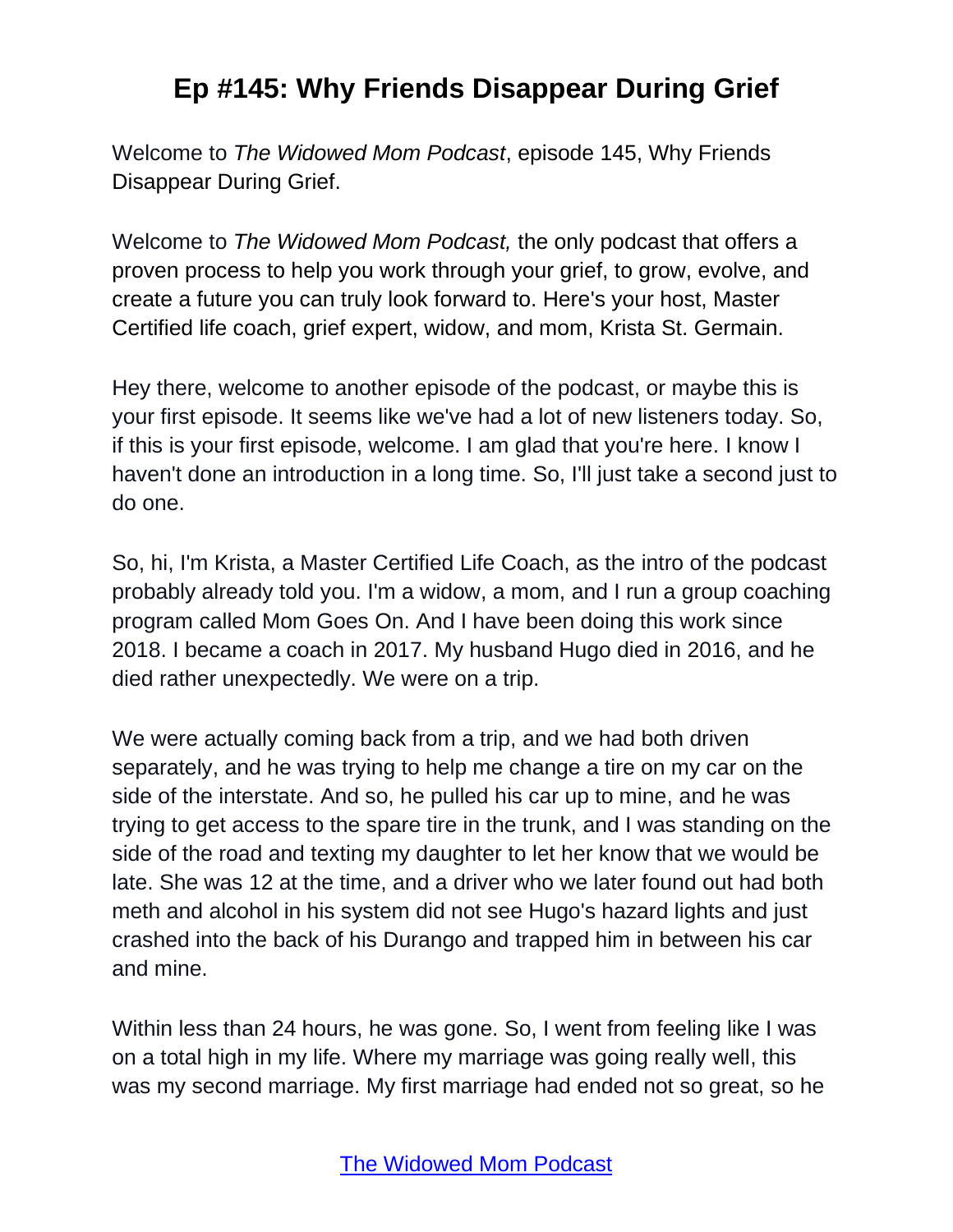was kind of my redemption story. He proved to me that you really could find someone who was amazing, loving, and wonderful, and really all of my dreams for the future included him.

So, that's how I came to this work. I really never intended to be a life coach, but what I found was that while therapy kind of helped me get back to functioning in my life. It helped me move through that acute grief that most of us experience in the very beginning. What I really needed when I got to a grief plateau when I got to that place where I felt kind of hollow and stuck, and I really wasn't making the progress that I wanted to make.

Other people were telling me I was strong, but I didn't really feel great. What I discovered then was life coaching, and it was so transformative for me that I actually decided within six months of being in the coaching program that I wanted to be a coach. That I didn't want to work in my corporate job anymore. That life was short, and I wanted to do something that was meaningful, so I went and certified.

Then, I quit my job, and since then, I have been coaching full time in helping widows. So, that's who I am. That's what I do. I have a deep passion for this work, and it is really truly my greatest pet peeve when I hear women who believe that once they have lost their person that they need to settle. Right? When we talk about getting used to a new normal that what we hear is, live a life that's less than what we want, and I can't stand it.

Because post-traumatic growth is real, it's possible for all of us, and there's just no reason that anyone listening or any widow out there can't get back to loving life and can't use what has happened as the raw material to create a life that's even more aligned with what matters to them, right? We can create lives that are even more satisfying and more of what we want instead of less.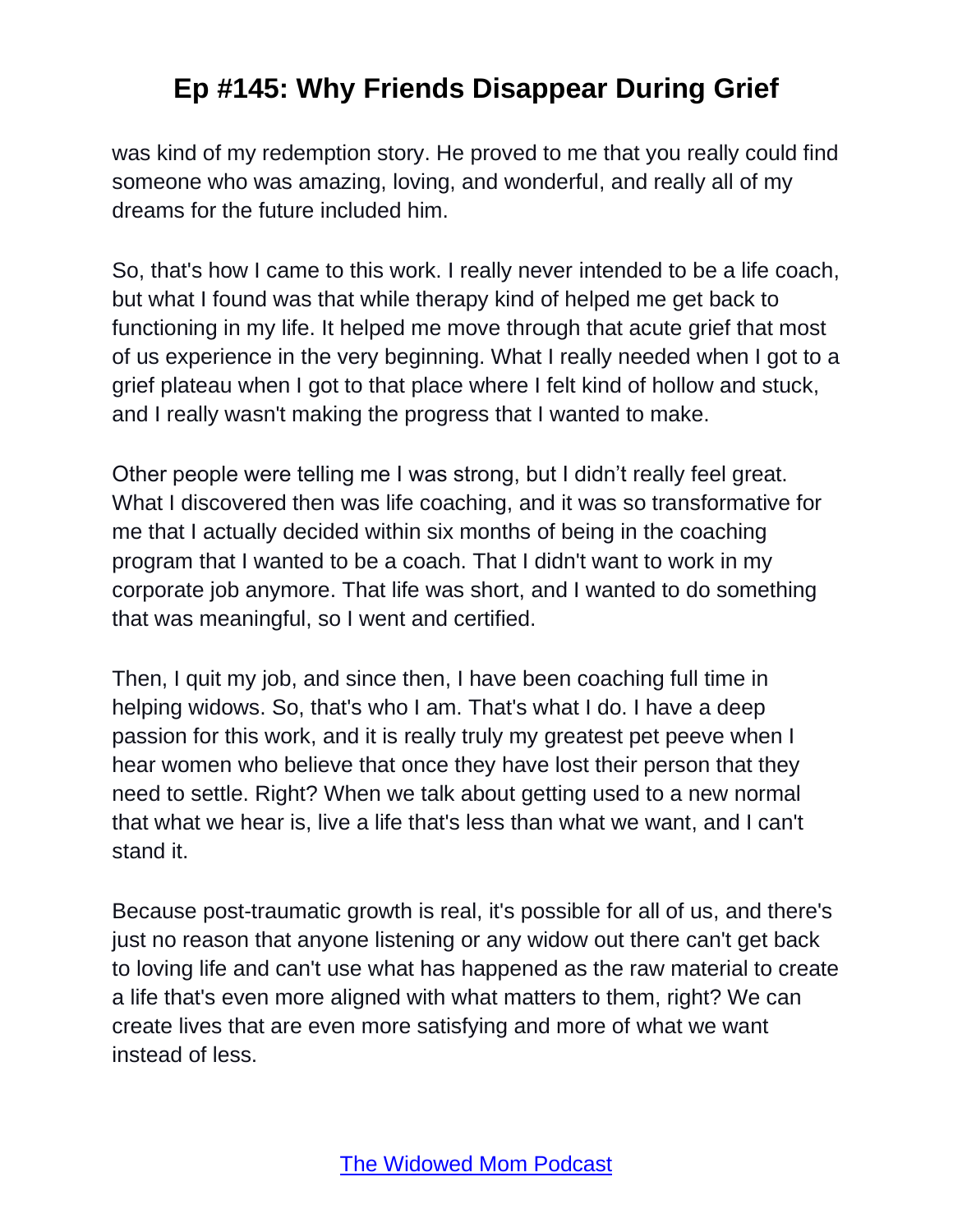So, no settling, okay? Alright, so, let's talk about why friends disappear during grief. Because we all know that in the beginning, it seems like they're right there with us, right? In fact, they're bringing in food, and sometimes they're organizing fundraisers or events, or sending flowers, stopping by the house, and maybe they're texting us and telling us to let them know if we need anything. In the very beginning, it feels like we've got all of this support.

People almost seem like they come out of the woodworks sometimes, and we get more support than we expected. But then, most of us reach a point where it feels like our friends disappeared, and we don't really know why. So, that's what I want to talk about today. Now, there's no way for me to actually know what's going on in someone else's life, right?

So, I don't truly know what's going on in your friend's minds and lives, but I've done this for long enough, and I've seen the trends, and I've experienced it myself. So, I'm going to share with you six reasons that I think that they do it. Then, we're going to talk about what you can do about it, okay?

First, this was the case with me before Hugo died. Most people have never been through something like this, and they have no idea what it's like. So, they are not prepared. I literally cringe when I think about how I handled loss in other people's lives before Hugo died because I was the friend that disappeared. I was the friend who acted weird, and it wasn't because I didn't mean well. It was because I had just never been through something like this, and I didn't have an idea of what it was like.

And along with that same thing, we live in a very—I hate to say it, but we live in a culture that's really illiterate when it comes to grief. Most of what people know about grief isn't even accurate. Right? We get all hung up on the five stages, which is only one of many theories. We don't talk about grief. We don't talk about death. It's kind of taboo for a lot of us.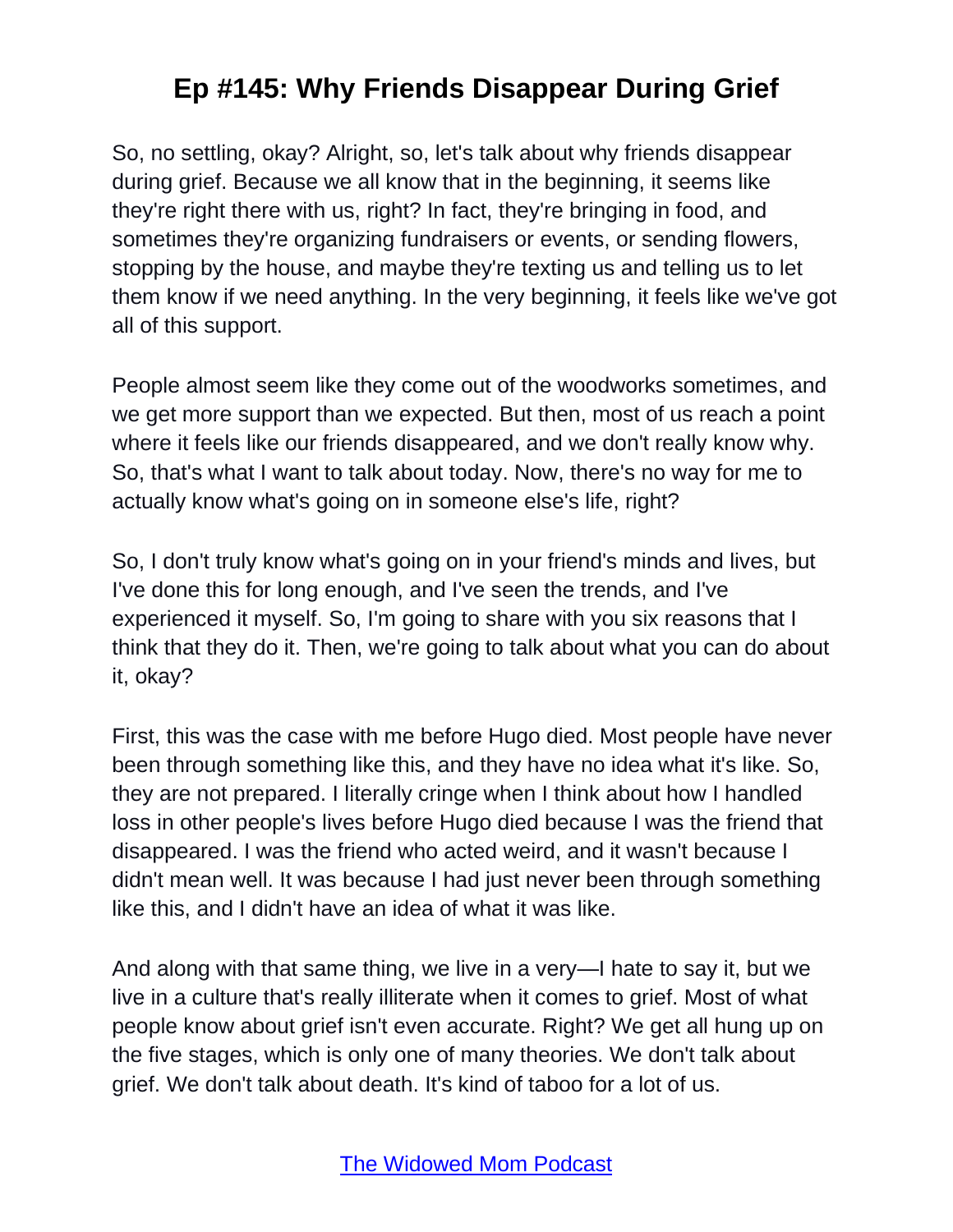So, when someone's going through it, and we've never been through it, and we live in a culture that's kind of uncomfortable with it, then we don't really know how to behave. So, that's the first thing that I think has happened for a lot of people. The second thing that's happening is that their life really has gone back to normal. Our life hasn't gone back to normal, right?

Ours still feels like it exploded or the rug got ripped out from underneath us. We're very aware of our loss on a daily, hourly, minute-by-minute basis, but other people aren't. And this is not an insult, but sometimes humans have the attention span of a goldfish. So, when we're out of sight, we're also out of mind. And because they're not in our shoes, they aren't thinking about what's going on for us as much.

It's not because they don't love us. They have their own challenges. Right? They have their own things happening in their own world. It's easy to forget about what's not directly in front of them. When I was in college, I studied communication, and some of what I studied was journalism, marketing, and public relations, those sorts of things. One of the things that I remember a journalism teacher teaching me was this idea of a story called a WHIFM, and what that stood for is, what's in it for me?

It was just one way to think about making a story relevant to the reader. That the reader, even if the story is, you know, really important in terms of something big happening in the world. People are really wired to pay attention to how it fits into their lives. What's in it for them? Right? What's the threat, the danger to their lives in this story? That's what their brain is hyper focused on. Is how does this thing impact me?

This is not to minimize your situation. This is just to say that your situation just isn't that high on their brain-perceived list of threats. Right? It's not the tiger that they're immediately worried about. They're focused on whatever's in front of them. Then, third on my list is that they often think you feel as good as you look. You know how everyone is telling you how strong you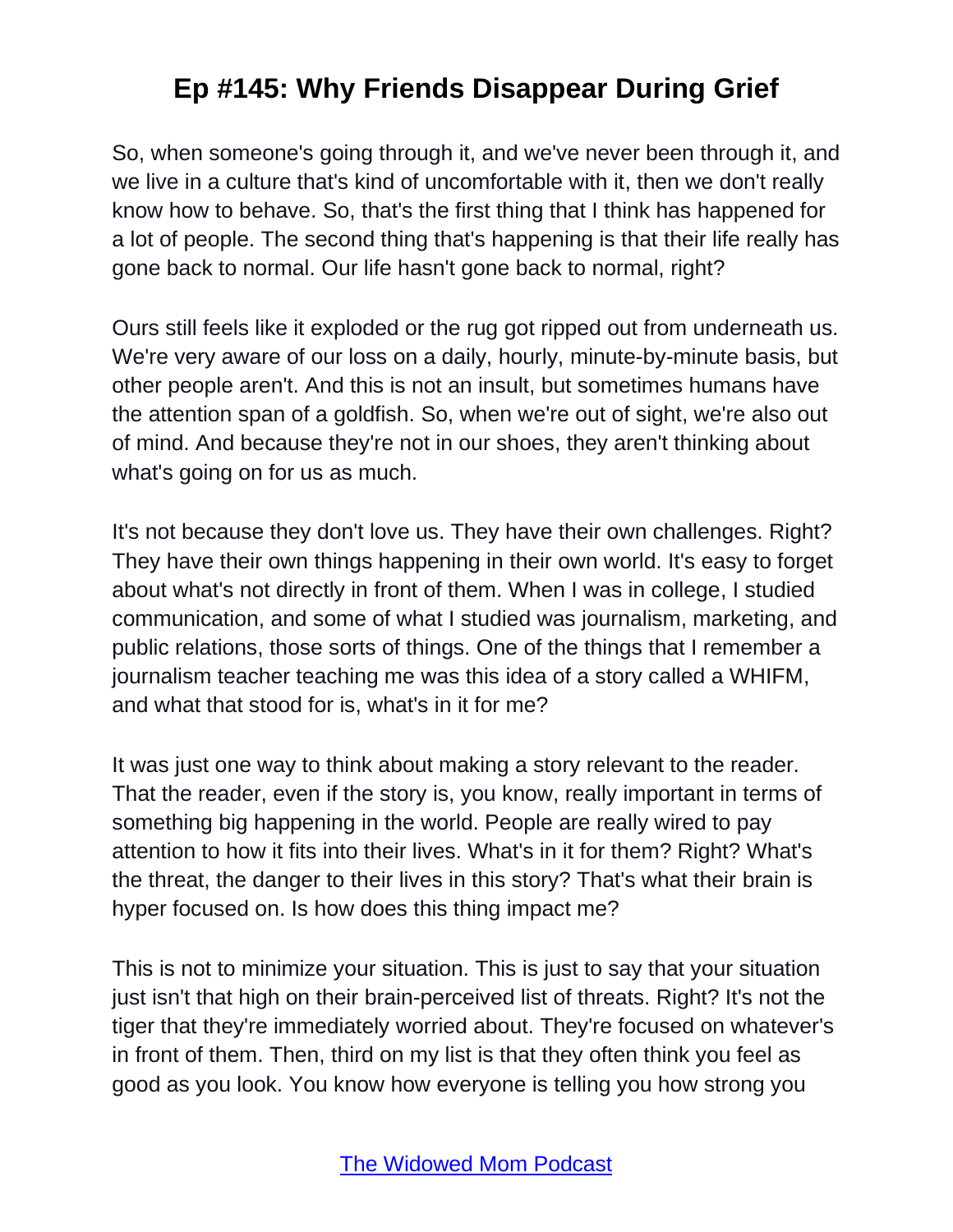are, and they look at you and they oh my gosh, you're doing so great, sometimes. They say things like this.

I think they genuinely think that because they can't tell what's happening on the inside. They don't know what your emotional experience is like because your emotional experience is happening inside of you. They can't feel your feelings. So, maybe you are a hollow zombie going through the motions, but from an outsider's perspective, it looks like you're getting things done. It looks like you're functioning in the world.

So, they genuinely confuse functioning with feeling good. And in some ways, I think we contribute to this, not because we want to, but because we don't really want people to pity us. We don't want them to think we're weak. So, what do we do? Often times we put our best foot forward. We try to act strong. Sometimes we try to fake it just a little bit to make them think they're doing better than they are, and they buy it. They think we're doing better than we are because how would they know unless we told them? So, I think that's also happening.

Number four is that oftentimes they just love you so much, and they're worried they're going to upset you. They don't understand that you're thinking about it all of the time, or at least very regularly. They don't understand that chances are very high that you would actually like them to talk about your person. You like it if they told stories and brought it up because you're thinking about it, and it's nice to know you're not the only one.

And because they don't know that, then they're worried they're going to upset you, so they don't bring it up. That's the logic in their minds sometimes as well; you know, if I bring it up, it will just make them sad again, and I don't want them to be sad again. So, I'll just not bring it up. I'll just avoid it.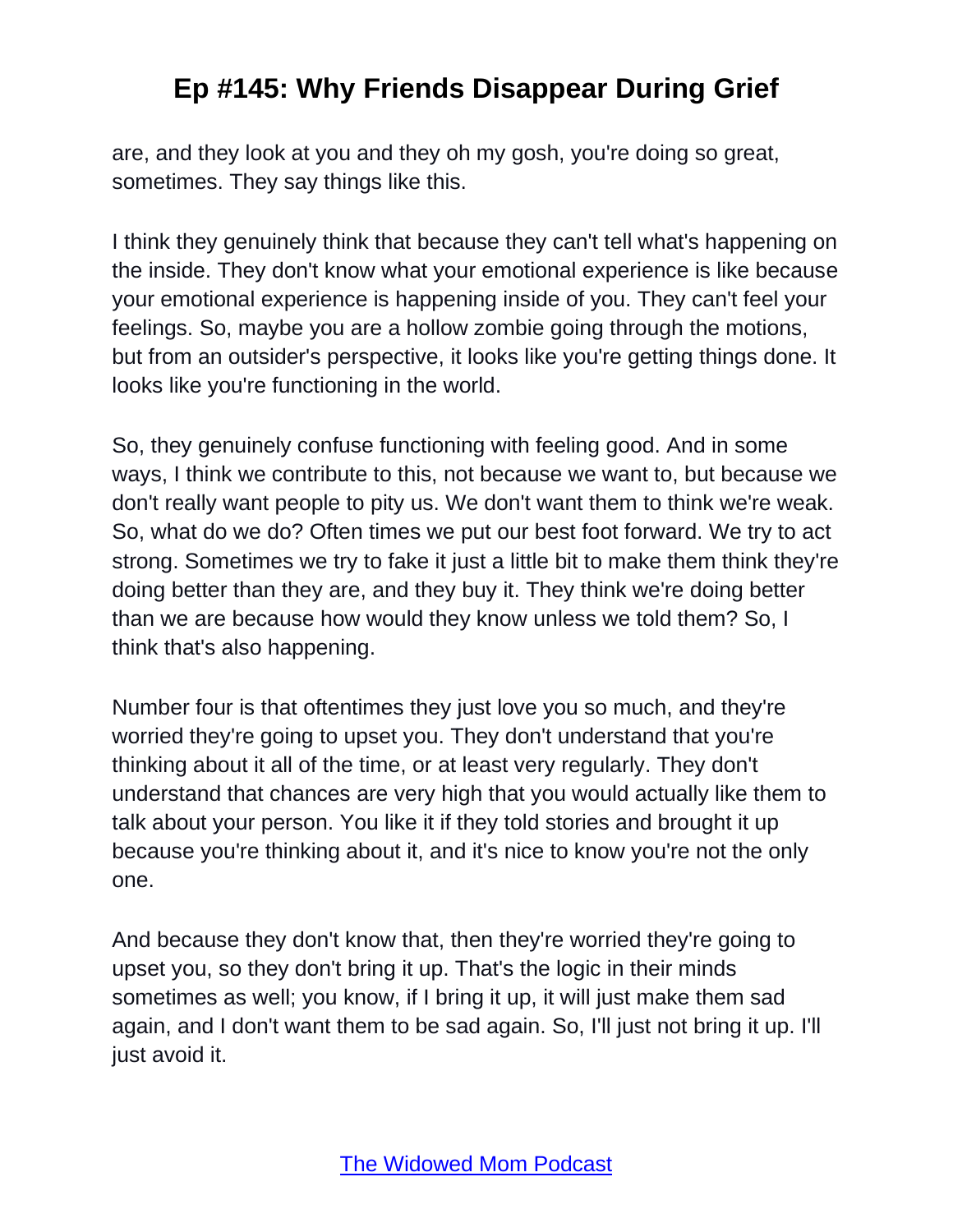Number five is sometimes, for some people, what you're going through is actually their worst fear. Most people don't want to think about their own mortality. They don't want to think about their partner dying. They don't want to imagine what life would be like without their partner. They do not want to put themselves in your shoes because it doesn't sound like any fun at all.

It sounds terrible, and they might not be doing it consciously, but unconsciously it's so uncomfortable for them to imagine that they just avoid it. And it's not because they don't love us. It's just they don't have the capacity to be with us, to be with that part of the human experience.

Then, number six is that they like us were also brought up to believe that feelings are problems. Right? Negative emotions are problems. That's what we've been taught most of us. They don't know how to feel good when you feel bad. They have no capacity to be with you when you feel bad. Right? And because they don't know how to make you feel any better, they avoid it. This is also why people say, you know, clichés and platitudes like they're in a better place, they're not suffering now, and don't worry, there's more fish in the sea, and it's okay, you're young, you're pretty, blah, blah, blah.

That's why they say these things, right? Because they don't have the capacity to allow us to feel bad. They want us to feel better. They don't know how to feel good when we feel bad. If you've ever been around or maybe look around in your friend group, people who are probably the most supportive and the people who aren't saying the cliches and the platitudes are probably the ones who have been through some sort of similar experience.

They know that, yes, it sucks. They know that, yes, it's hard, and they don't try to make you feel better. They are just with you when you feel bad. But we can't blame the people who don't have that skill. They didn't learn it; no one taught it to them. I have to teach it to most of the women who come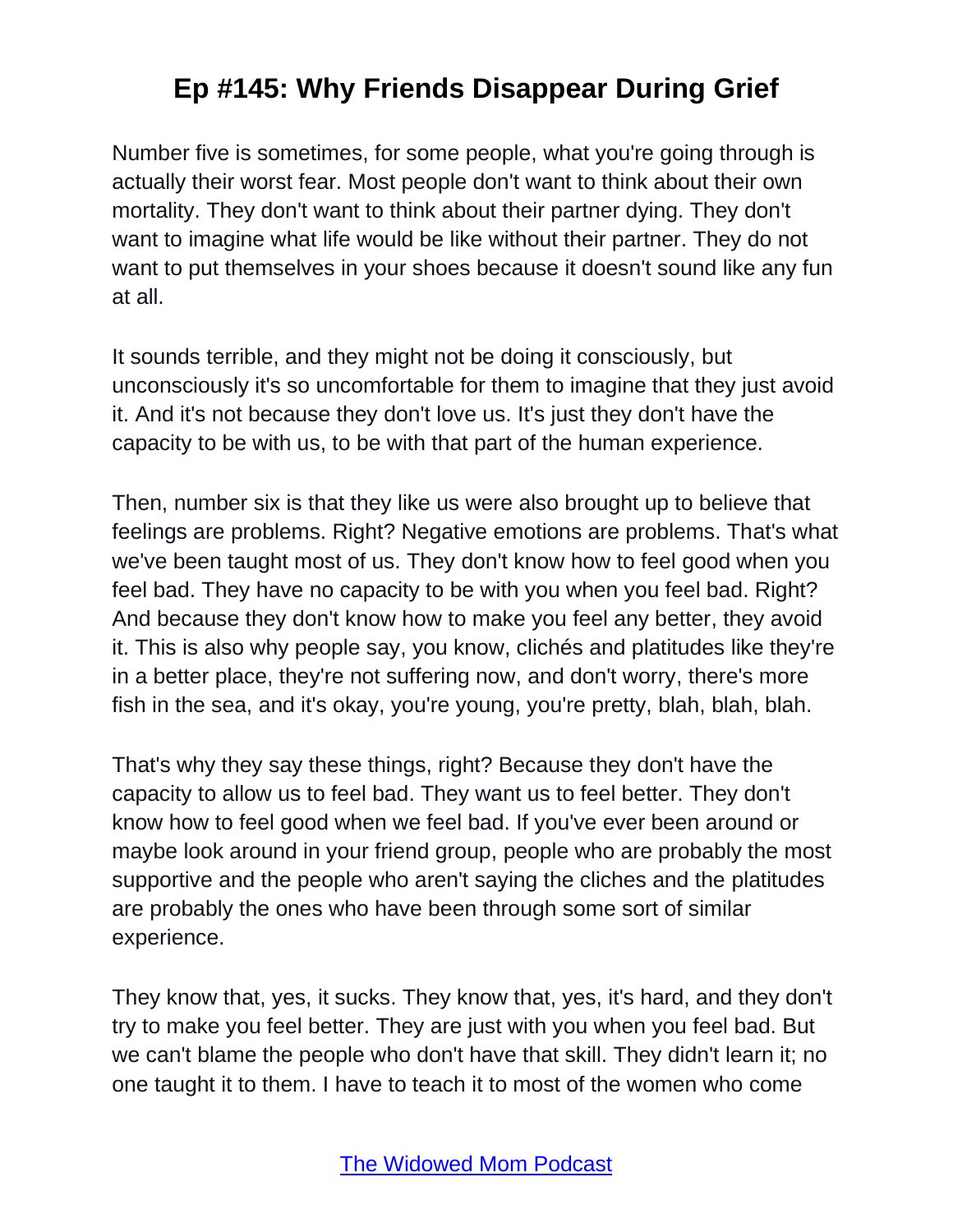into my coaching program because culturally, we just didn't grow up with it. We were taught to get away from our feelings distract ourselves from our feelings. Right?

Use behaviors to escape them, but we weren't taught that they aren't problems to solve. We were taught to fix them, and as women, most of us believe we're responsible for other people's feelings too. So, we try to make people feel better instead of just letting them feel how they feel and being with them as they feel. So, that's why I think our friends disappear.

They've never been through it. Their life has gone back to normal. They think you feel better than you look or as good as you look. They don't want to upset you, right? What you're going through might be their worst fear, and they were brought up to believe that feelings are problems. There's nothing you can do about any of that, but here's what you can do.

First, you can give everyone some slack, yourself included, right. I don't know of any human who wakes up in the morning and tells themselves that their goal for the day is to be a terrible friend. We all genuinely want to be good friends to our friends. We want to succeed at life. We want to be loved.

We want to be accepted, and we're all imperfect humans doing the best job we can with what we know. When we come at it from that place, it helps us soften just a little bit. It helps us be kinder to others. And when we're kinder to others, we're more kind to our friends even if they're not treating us as we hoped they would. We actually feel better and more kind to them. It doesn't feel good to be upset with your friends and to be judging them.

So, it's actually a gift that we can give ourselves to cut them some slack. Then, I think we can reach out to them first. Right? Tell them you love them and want to stay connected if that's what's true for you right now. It's okay to be specific if you know what you want. Maybe you still want to be invited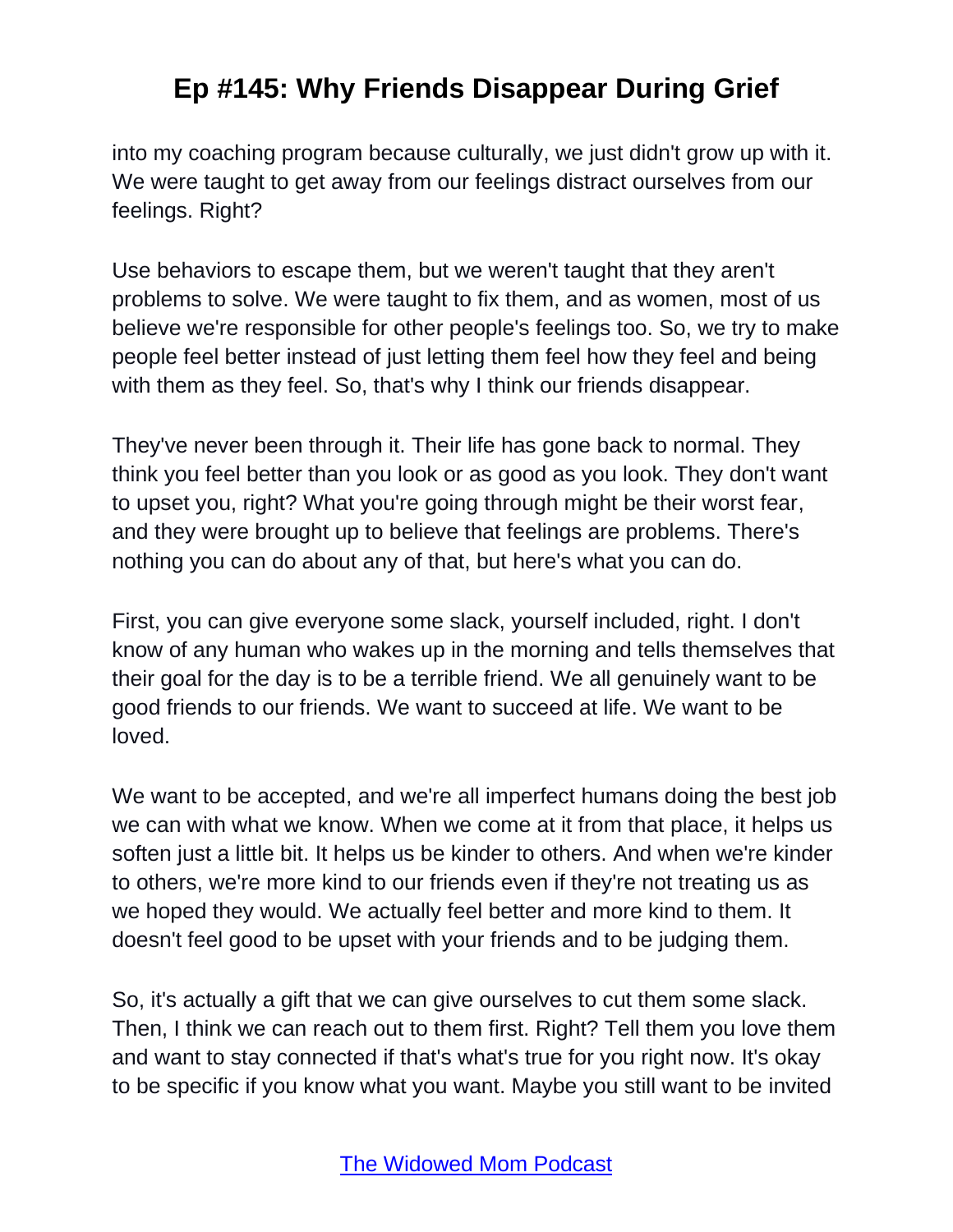to the monthly couples dinner; maybe you still want to have lunch once a month, maybe you still want them to invite you to coffee, maybe you want them to text you here and there. If you know what you want, it's okay to tell them, and it's okay to be the first one that reaches out.

Hugo and I had worked together at the same company. So, I remember when he died, sometimes something would happen in a meeting, and everyone knew him, right? All of the people in the room with me had worked with him. Some of them had known him longer than I have. He'd been there for 20 years. If I sensed that they weren't comfortable talking about him, I brought him up. I would bring him into the conversation because I wanted him to be talked about. It felt good to me.

So, by giving them permission to talk about him because I was the one that brought it up first then it laid a great foundation for people to tell more stories about him and joke about him, and include him in the conversation, which I found very comforting. Now, you might not, and that's okay. I'm just saying if you know what you want, it's okay to ask for it.

Then, the last thing I want to offer you is that you can always prefer them to episode 45 of this podcast. Right. Episode 45, called For Those Who Love Us. I recorded that podcast specifically so that you would have something to give people who love you and are trying to support you to better understand what you're going through if they've never had a similar experience. So, episode 45, For Those Who Love Us, would be great for that.

Alright, I hope that helps you. I also want to remind you that I just released a brand new free training called How to Navigate Grief as a widowed mom. I want to get it in the hands of as many widows as possible. There's nothing in it that you can buy. I do explain toward the end of the training how the Mom Goes On program works just a little bit, and kind of help people know